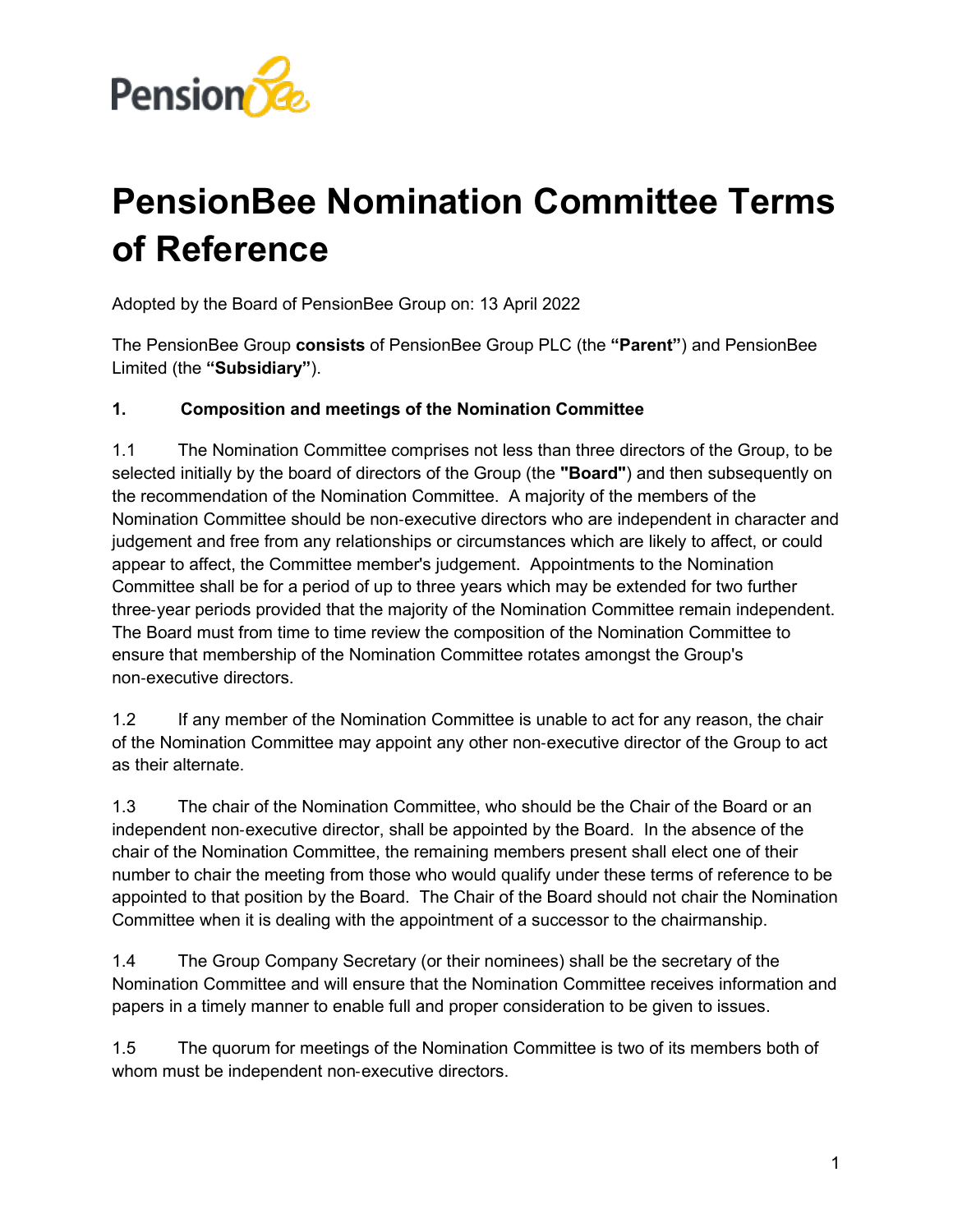

1.6 No one other than a Committee Member is entitled to attend meetings of the Nomination Committee but others may attend by invitation. The head of human resources and external advisers may be invited to attend for one or part of any meetings as and when appropriate and necessary.

1.7 Meetings of the Nomination Committee are to be held not less than twice a year and at such other times as the chair of the Nomination Committee shall require. Any of the Committee members may request a meeting of the Nomination Committee if they consider it necessary, to be arranged by the secretary.

1.8 Unless otherwise agreed, notice of each meeting confirming the venue, time and date, together with an agenda of items to be discussed, shall be forwarded to each member of the Nomination Committee and any other person required to attend no later than five working days before the date of the meeting. Supporting papers shall be sent to Nomination Committee members and to other attendees, as appropriate, at the same time.

## **2. Duties of the Nomination Committee**

2.1 The duties of the Nomination Committee are:

2.1.1 to regularly review the structure, size and composition (including the skills, knowledge, experience and diversity) of the Board (with particular regard to the balance of executive and non‑executive directors, including independent non‑executives) and to make recommendations to the Board with regard to any changes that the Nomination Committee considers necessary;

2.1.2 to put in place plans for the orderly succession of appointments to the Board and to senior management and oversee the development of a diverse pipeline for succession, taking into account the challenges and opportunities facing the Group and the skills, experience and knowledge needed within the Group and on the Board in the future;

2.1.3 to ensure that both appointments and succession plans should be based on merit and objective criteria and, within this context, promote diversity of gender, social and ethnic background, cognitive and personal strengths;

2.1.4 to identify and nominate candidates, for the approval of the Board, to fill Board vacancies as and when they arise. In identifying suitable candidates, the Nomination Committee shall:

- (a) use open advertising or the services of external advisers to facilitate the search;
- (b) consider candidates from a wide range of backgrounds; and

(c) consider candidates on merit and against objective criteria and with due regard for the benefits of diversity on the Board including gender, taking care that appointees have enough time to devote to the position;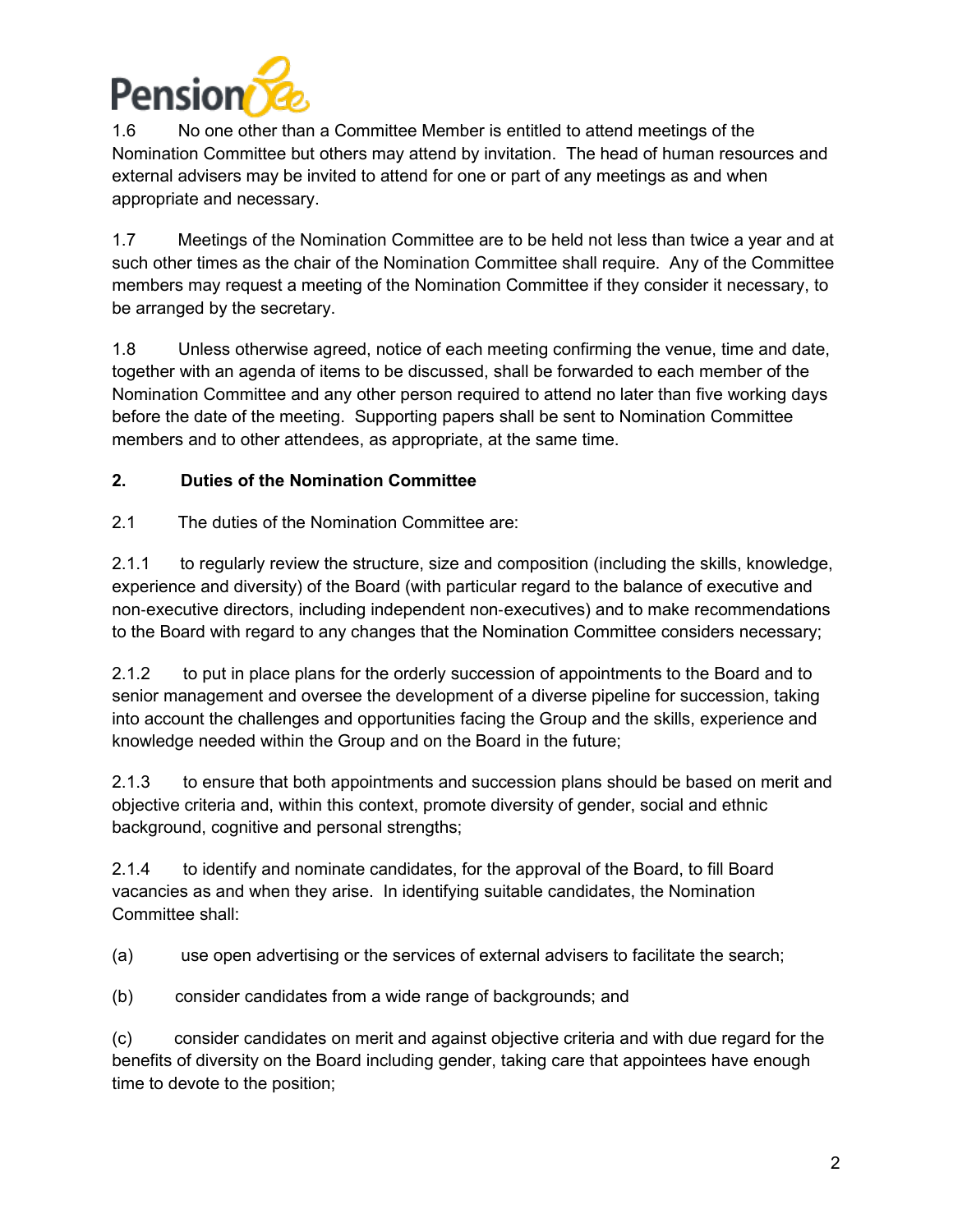

2.1.5 to evaluate the balance of skills, knowledge, experience and diversity on the Board and, in light of this evaluation, prepare a description of the role and capabilities required for a particular appointment;

2.1.6 for the appointment of a chair, to prepare a job specification, including the time commitment expected;

2.1.7 to ensure that prior to any appointment to the Board, an appointee's significant commitments are disclosed to the Board with an indication of the time involved;

2.1.8 to consider requests for approval and to advise the Board where any director seeks consent to take on an additional external appointment, and to ensure that the reasons for permitting any significant appointment are disclosed in the annual report;

2.1.9 prior to the appointment of a director, to require any proposed appointee to disclose any other business interests that may result in a conflict of interest and be required to report any future business interests that could result in a conflict of interest;

2.1.10 to keep under review the leadership needs of the organisation, both executive and non‑executive, with a view to ensuring the continued ability of the organisation to compete effectively in the marketplace;

2.1.11 to keep up to date and fully informed about strategic issues and commercial changes affecting the Group and the market in which it operates;

2.1.12 to review annually the time required from non-executive directors. Performance evaluation should be used to assess whether the non‑executive directors are spending enough time to fulfil their duties;

2.1.13 to ensure that on appointment non‑executive directors receive a formal letter setting out clearly what is expected of them in terms of time commitment, committee service and involvement outside of Board meetings;

2.1.14 to review the results of the Board performance evaluation process that relate to the composition of the Board and succession planning;

2.1.15 to ensure, in conjunction with the Chair of the Board, that new directors receive a full, formal and tailored induction;

2.1.16 to make recommendations to the Board concerning:

(a) succession planning for both executive and non‑executive directors and in particular for key roles of chair and chief executive, including any changes needed to the succession planning process if its periodic assessment indicates the desired outcomes have not been achieved;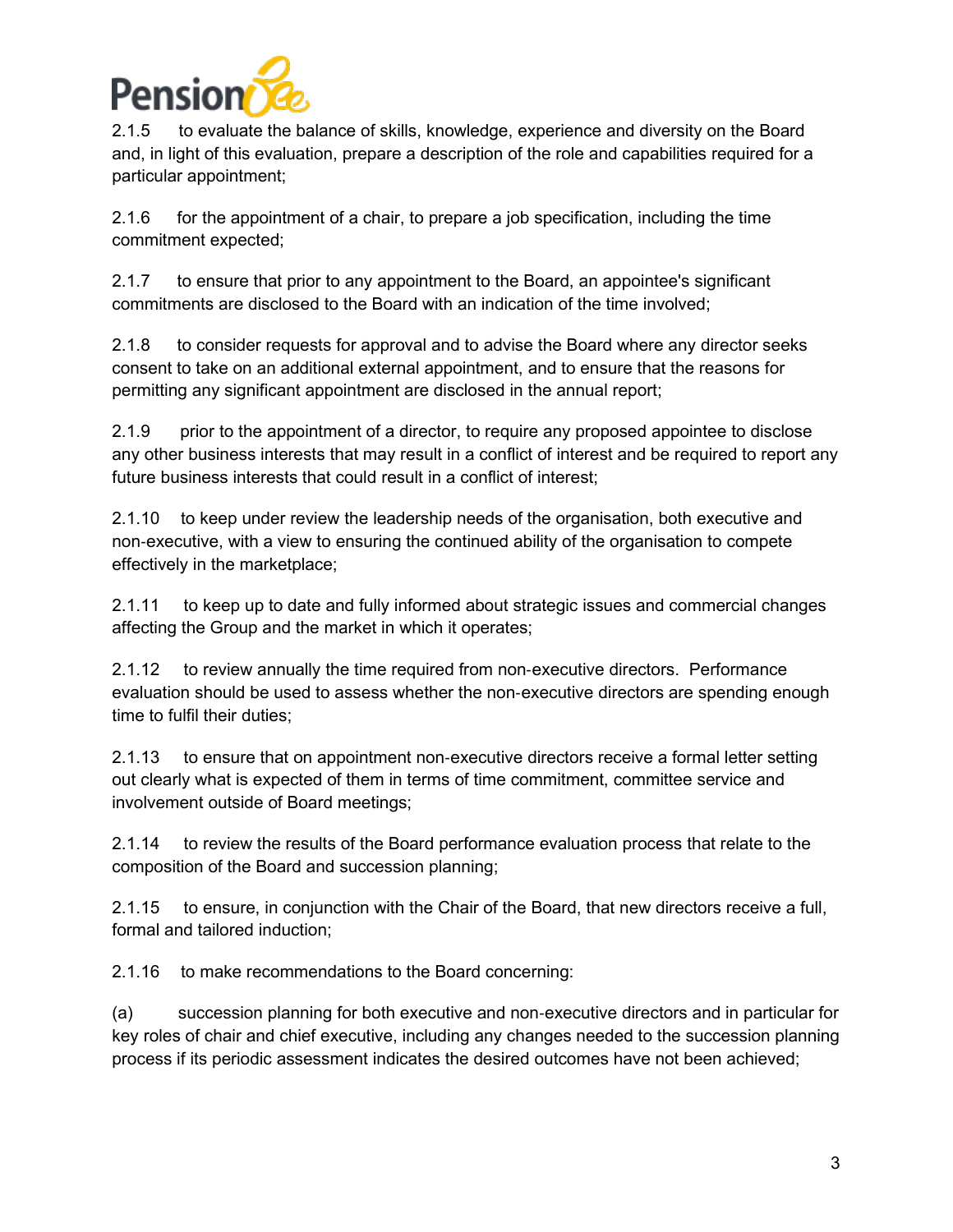

(b) suitable candidates as new directors and succession for existing directors, in particular for the role of senior independent director;

(c) the membership of the Audit and Remuneration Committees and any other Board committees as appropriate, in consultation with the chairs of those committees;

(d) the reappointment of any non-executive director at the conclusion of their specified term of office having given due regard to their performance and ability to continue to contribute to the Board in the light of the knowledge, skills and experience required;

(e) the continuation, or not, in service of an executive director as an executive or non‑executive director having given due regard to their performance and ability to continue to contribute to the Board in light of the knowledge, skills and experience required;

(f) any matters relating to the continuation in office of any director at any time including the suspension or termination of service of an executive director as an employee of the Group subject to the provisions of the law and their service contract;

(g) the appointment of any director to executive or other office; and

(h) the re‑election by shareholders of directors under the annual re‑election provisions of the UK Corporate Governance Code, or the retirement by rotation provisions in the Group's articles of association, having due regard to their performance and ability, and why their contribution is important to the Group's long-term sustainable success in the light of the skills, experience and knowledge required and the need for progressive refreshing of the board, taking into account the length of service of individual directors, the chair and the board as a whole;

2.1.17 to make whatever recommendations to the Board it deems appropriate on any area within its remit where action or improvement is needed, and adequate time should be made available for Board discussion when necessary;

2.1.18 working with Human Resources, to take an active role in setting and meeting diversity objectives and strategies for the Group, and in monitoring the impact of diversity initiatives;

2.1.19 to work and liaise as necessary with other Board committees, ensuring the interaction between committees and with the Board is reviewed regularly;

2.1.20 to make a statement in the annual report about its activities, the process used to make appointments and explain if external advice or open advertising has not been used where an external search agency has been used, it shall be identified in the annual report and a statement made as to whether it has any connection with the Group. It shall explain how Board evaluation has been conducted, the nature and extent of an external evaluator's contact with the Board and individual directors, the outcomes and actions taken, and how it has influenced or will influence Board composition. This report should also include a statement of the board's policy on diversity and inclusion, its objectives and linkage to the Group strategy, how it has been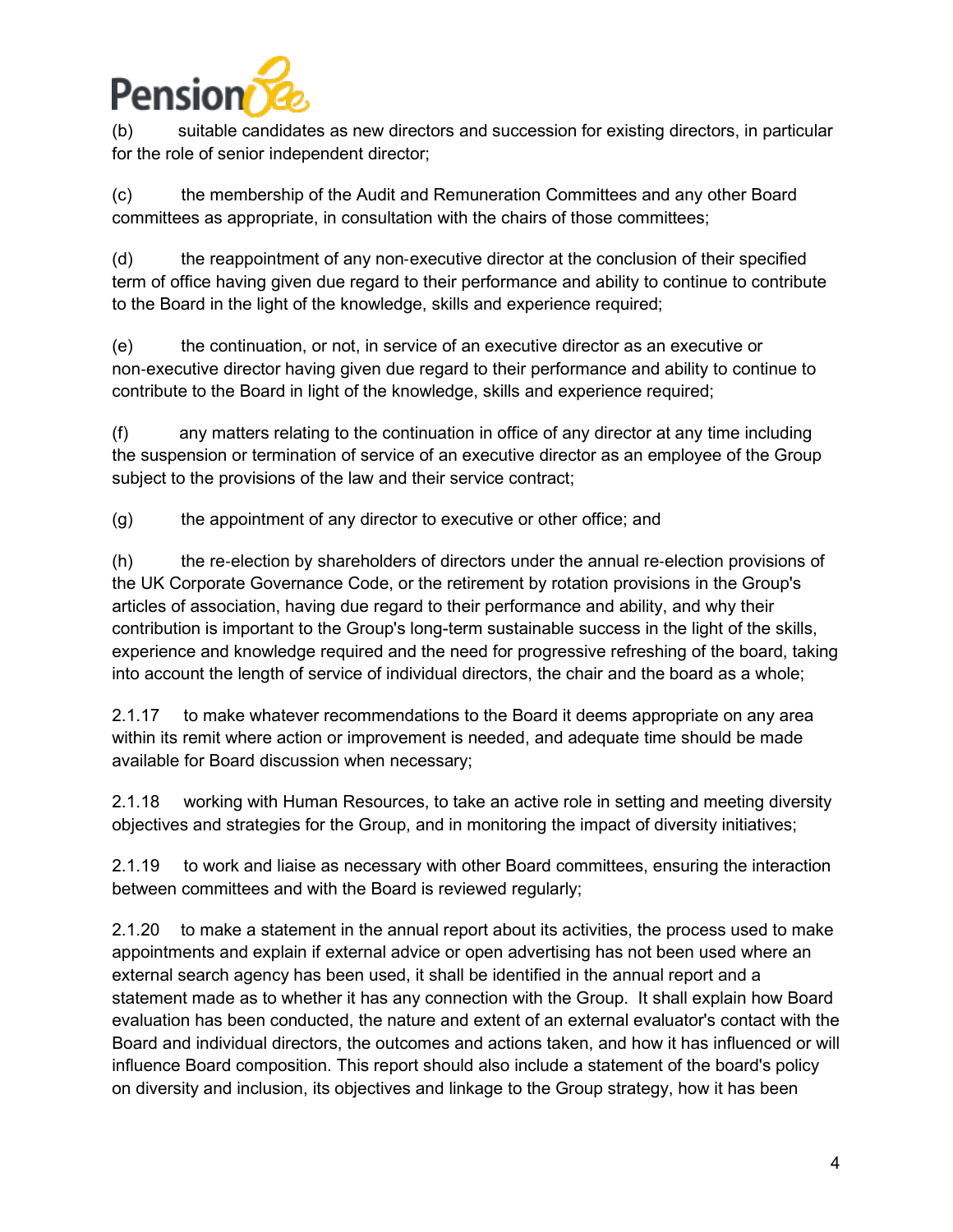

implemented and progress on achieving the objectives and the gender balance of those in the senior management and their direct reports; and

2.1.21 to consider other matters as referred to the Nomination Committee by the Board.

#### **3. Nomination Committee Chair**

3.1 The Nomination Committee chair shall:

3.1.1 report formally to the Board on its proceedings after each meeting on all matters within its duties and responsibilities; and

3.1.2 attend the Group's annual general meeting prepared to answer shareholders' questions on the Nomination Committee's activities and seek engagement with shareholders on significant matters related to the Nomination Committee's areas of responsibility.

#### **4. Nomination Committee Secretary**

4.1 The secretary shall:

4.1.1 minute the proceedings and resolutions of all meetings of the Nomination Committee, including recording the names of those present and in attendance;

4.1.2 ascertain, at the beginning of each meeting the existence of any conflicts of interest and minute them accordingly; and

4.1.3 promptly circulate minutes of Nomination Committee meetings to all members of the Nomination Committee and, once agreed, to all members of the Board, unless in the opinion of the committee chair, a conflict of interest exists.

### **5. Authorisation**

5.1 The Nomination Committee is authorised by the Board:

5.1.1 at the Group's expense, to obtain such legal or other independent professional advice as it deems necessary to fulfil its responsibilities; and

5.1.2 to secure the attendance of other persons at its meetings if it considers this necessary.

#### **6. Other matters**

6.1 The Nomination Committee shall:

6.1.1 have access to sufficient resources in order to carry out its duties, including access to the Group Company Secretariat for assistance as required;